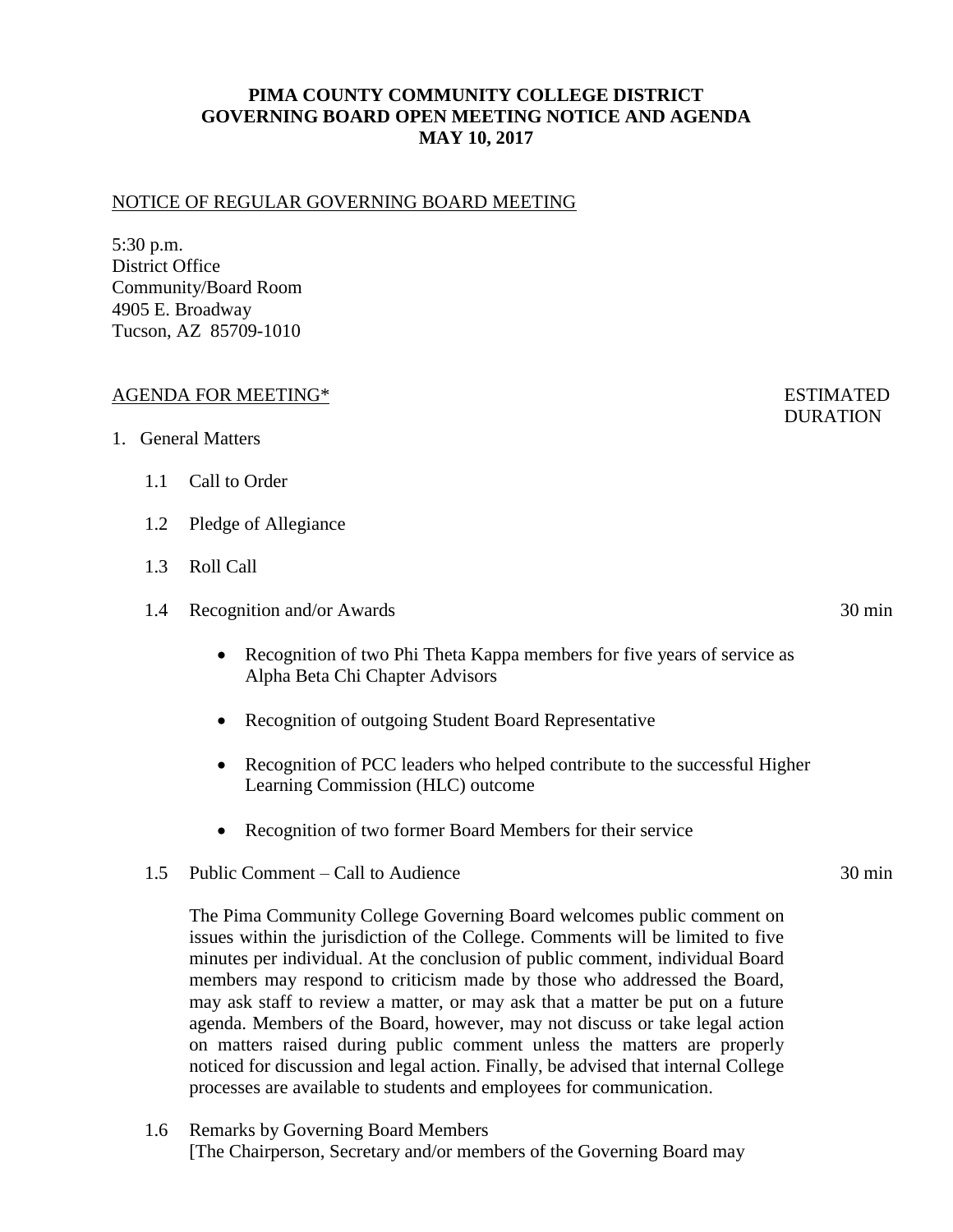comment or provide summaries of recent College-related activities]

- 1.7 Governing Board Committees
	- Finance and Audit Committee Update-Tracy Nuckolls [Additional information is available [here.](https://www.pima.edu/about-pima/board-of-governors/board-committees/finance-audit-committee/docs-agendas-minutes/Draft-Finance-and-Audit-Committee-Minutes-04212017.pdf)]

## 2. Reports

|  | 2.1 Administration Reports |  |
|--|----------------------------|--|
|--|----------------------------|--|

- Accreditation update Bruce Moses 10 min
- 2.2 Reports by Representatives to the Board 25 min [The representatives to the Board will provide highlights of their group's activities during the preceding month(s) and issues and suggestions to be considered for administration follow-up or inclusion on a future Board meeting agenda.]
	- Student Derrick Espadas
	- Staff Michael Tulino
	- Adjunct Faculty Carlo Buscemi
	- Faculty Michael Parker
	- Administrator Nina Corson

## 2.3 Chancellor's Report 10 min

[Chancellor Lambert may report on current events at or involving the College; Legislative and Budget Updates and recent activities such as: community meetings, presentations and conferences]

- Update on discussion with Santa Cruz County Provisional Community College District (SCCPCCD) regarding educational services
- Update on Diversity Plan

## 3. Information Items 10 min

[Information items are materials provided to the Board for reference only. A Board Member might ask a clarifying question, but no substantive discussion or action will be taken on the item at the meeting. Information item materials are included with the Board packet available at <https://www.pima.edu/meeting-notices/documents.html> or in some cases through a link included in the agenda.]

- 3.1 Financial Report March 2017 Financial Statements
- 3.2 Employment Information [Appointments, acting assignments, retirements and separations]
- 3.3 Adjunct Faculty Appointments
- 3.4 Administrative Procedure Changes [AP 1.16.03: Operational Effectiveness — *New*] [AP 8.05.03: Mandatory Reporting – Abuse of a Minor or Child — *Revised*]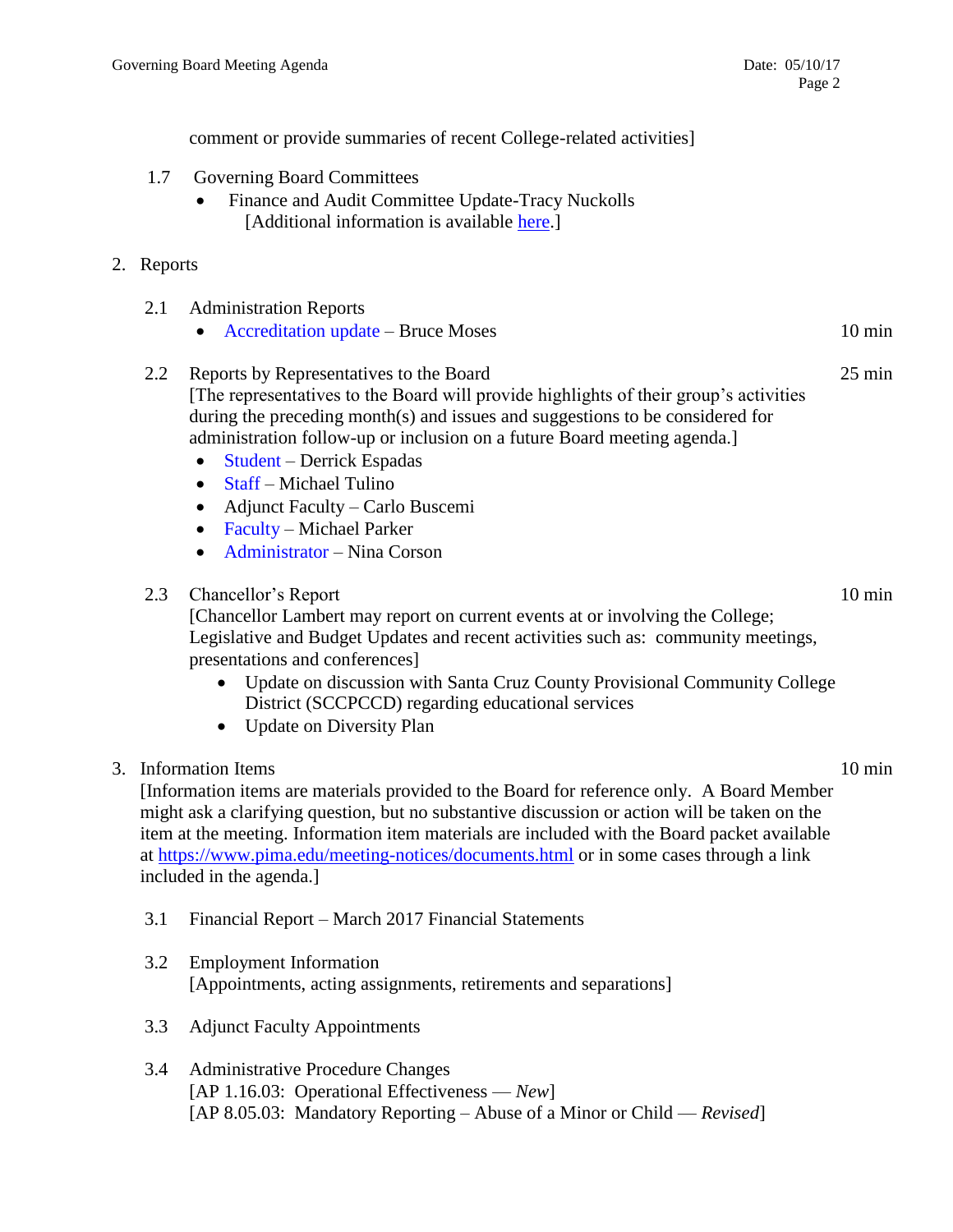- 3.5 Board Policy Substantive Changes First Reading [BP 4.06: College Travel — *Revised*]
- 4. Action Items
	- 4.1 Consent Agenda 5 min
		- (1) Approval of Minutes of the following meetings:
			- A. Study Session of March 20, 2017
			- B. Study Session of April 10, 2017
			- C. Special Meeting to conduct Executive Session on April 12, 2017
			- D. Regular Meeting of April 12, 2017
		- (2) Board Policy Final Reading [BP 1.16: Institutional Effectiveness — *Revised*] [BP 3.31: Student Conduct, Ethics and Complaint Resolution — *Revised*]
		- (3) Contract: HP Printers [To approve the contract with Hewlett Packard (HP) Managed Print Services (MPS) for the replacement of Information Technology hardware. Total costs for Fiscal Year 2017 are not expected to exceed \$300,000.00.] HP proposal [HP Printers agreement](https://www.pima.edu/meeting-notices-support/2017-docs/201705-10-hp-managed-print-services.pdf)
		- (4) Contract: TouchNet Information Systems, Inc., 2017-2022 [To approve an amendment to the contract with TouchNet Information Systems, Inc. to continue providing the College's payment management system. Total costs for the five-year agreement are not expected to exceed \$347,696.22. The agreement will be in effect from June 1, 2017 to May 31, 2022.] [TouchNet agreement](https://www.pima.edu/meeting-notices-support/2017-docs/201705-10-touchnet-agreement.pdf)
		- (5) Contract: Master Lease Agreement and Lease Proposals-First American Equipment Finance [To approve a master lease agreement with First American Equipment Finance and two lease proposals for IT and capital equipment. Total costs are expected to exceed \$3.3 million for IT equipment and \$2.9 million in other capital equipment.] [First American Equipment Finance lease agreement](https://www.pima.edu/meeting-notices-support/2017-docs/201705-10-first-american-equipment-lease.pdf)
		- (6) Contract: Oracle Database Firewall and Audit Vault [To approve an amendment to the contract with Oracle to purchase Database Firewall and Audit Vault and remove Internet Application Server and Partitioning support streams. Total additional costs for FY17 are not expected to exceed \$195,000.] [Oracle agreement](https://www.pima.edu/meeting-notices-support/2017-docs/201705-10-oracle-order-audit-vault.pdf)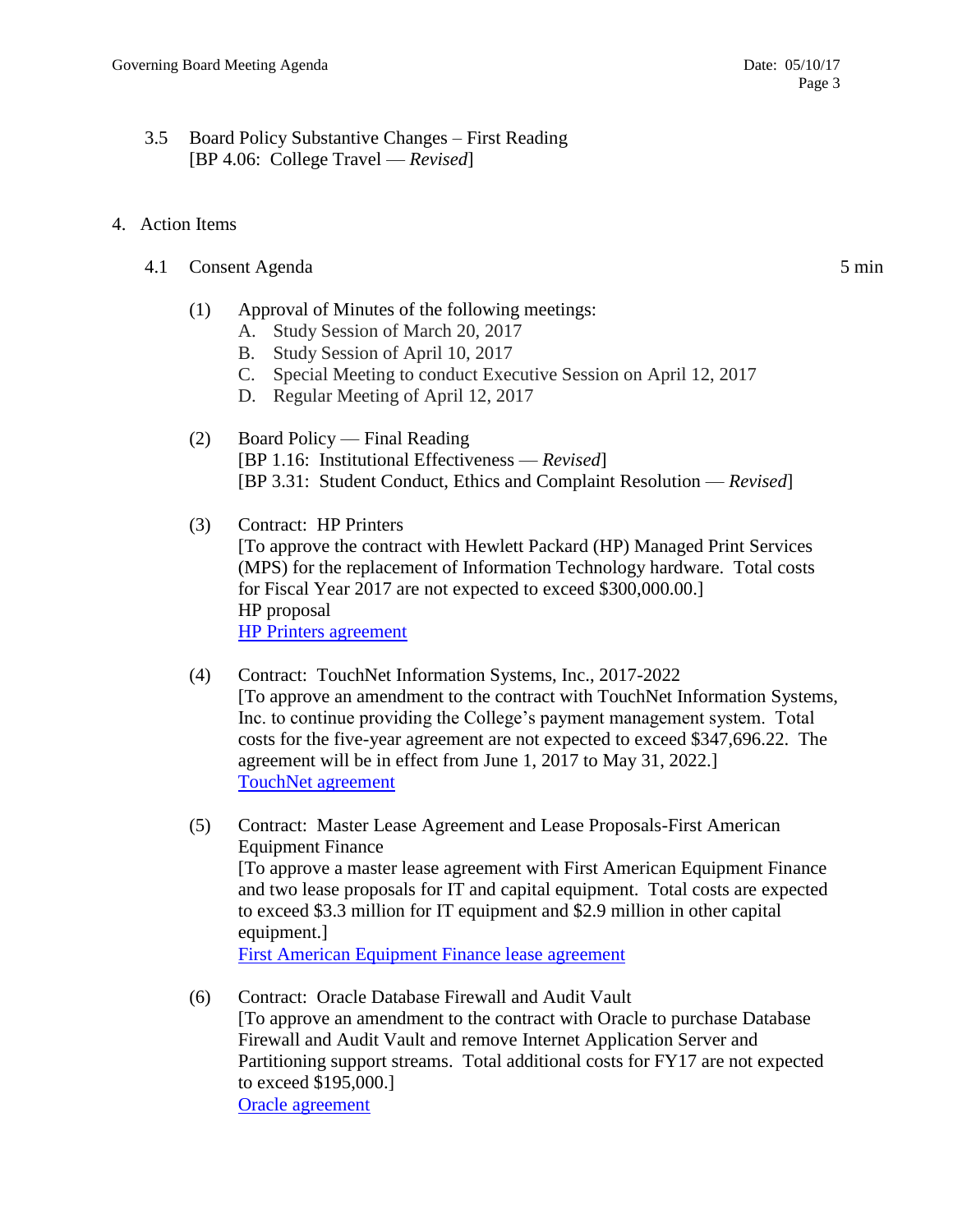(7) New Program: Bioscience Laboratory Technician-Certificate for Direct Employment

#### 4.2 Other Action Items

| (1) | 2017-2021 Strategic Plan<br>[To approve the institutional goal and strategic directions in the 2017-2021]<br>Strategic Plan. The Final Draft 2017-2021 Strategic Plan is available here. ]<br>• Report by Nic Richmond-Indicators of Strategic Plan                                                                                                          | $15 \text{ min}$ |
|-----|--------------------------------------------------------------------------------------------------------------------------------------------------------------------------------------------------------------------------------------------------------------------------------------------------------------------------------------------------------------|------------------|
| (2) | <b>Conceptual Educational and Facilities Master Plans</b><br>[To authorize the Chancellor or designee(s) to proceed with developing the<br>recommendations outline in the conceptual (preliminary) Educational and<br><b>Facilities Master Plans.]</b><br><b>PCC Education Masterplan Timeline</b><br><b>Conceptual (preliminary) Facilities Master Plan</b> | 20 min           |
| (3) | Fiscal Year 2018 Proposed Budget Parameters for Governing Board<br>a.<br>Review and Adoption at June 2017 Special Meeting                                                                                                                                                                                                                                    | $20 \text{ min}$ |
|     | Publication of the Fiscal Year 2018 Proposed Budget in Preparation for<br>$\mathbf b$ .<br>the June 2017 Public Hearing and Special Board Meeting to Adopt the<br>Budget and Set Property Tax Rates and Levies<br>FY 2018 Proposed Budget Presentation                                                                                                       |                  |
| (4) | <b>Chancellor Emeritus Nomination for Dr. S. James Manilla</b>                                                                                                                                                                                                                                                                                               | 5 min            |
| (5) | Possible direction to legal counsel for settlement discussions in Cuyugan v.<br><b>PCC</b> litigation                                                                                                                                                                                                                                                        | 5 min            |
| (6) | Contract: Gordley Group-Marketing and Advertising Services for FY18<br>[To approve a one-year extension of the contract with Gordley Group for the<br>purchase of Marketing and Advertising Services. The total contract costs are<br>not expected to exceed \$400,000 for Fiscal year 2017-2018.]<br><b>Gordley Group agreement</b>                         | $10 \text{ min}$ |
| (7) | Possible direction to the Chancellor to revise BP 2.01 Diversity                                                                                                                                                                                                                                                                                             | 5 min.           |
| (8) | Association of Community College Trustees (ACCT) Chief Executive<br><b>Officer Award Nomination</b>                                                                                                                                                                                                                                                          | 5 min            |
|     |                                                                                                                                                                                                                                                                                                                                                              |                  |

Adjournment

Public Hearing Special Meeting Regular Meeting

June 14, 2017, 5:00 p.m. June 14, 2017, 5:15 p.m. June 14, 2017, 5:30 p.m.